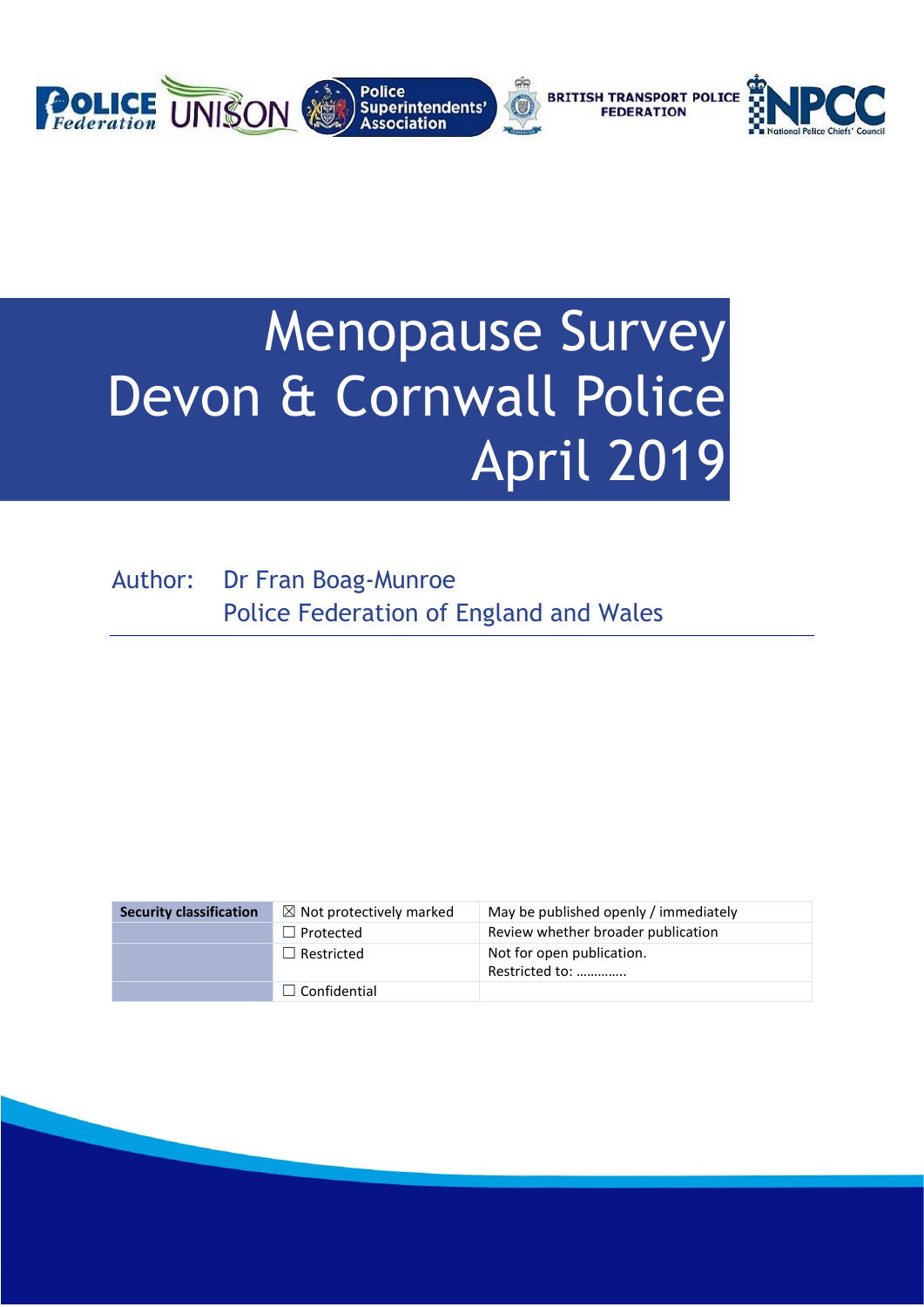### **Contents**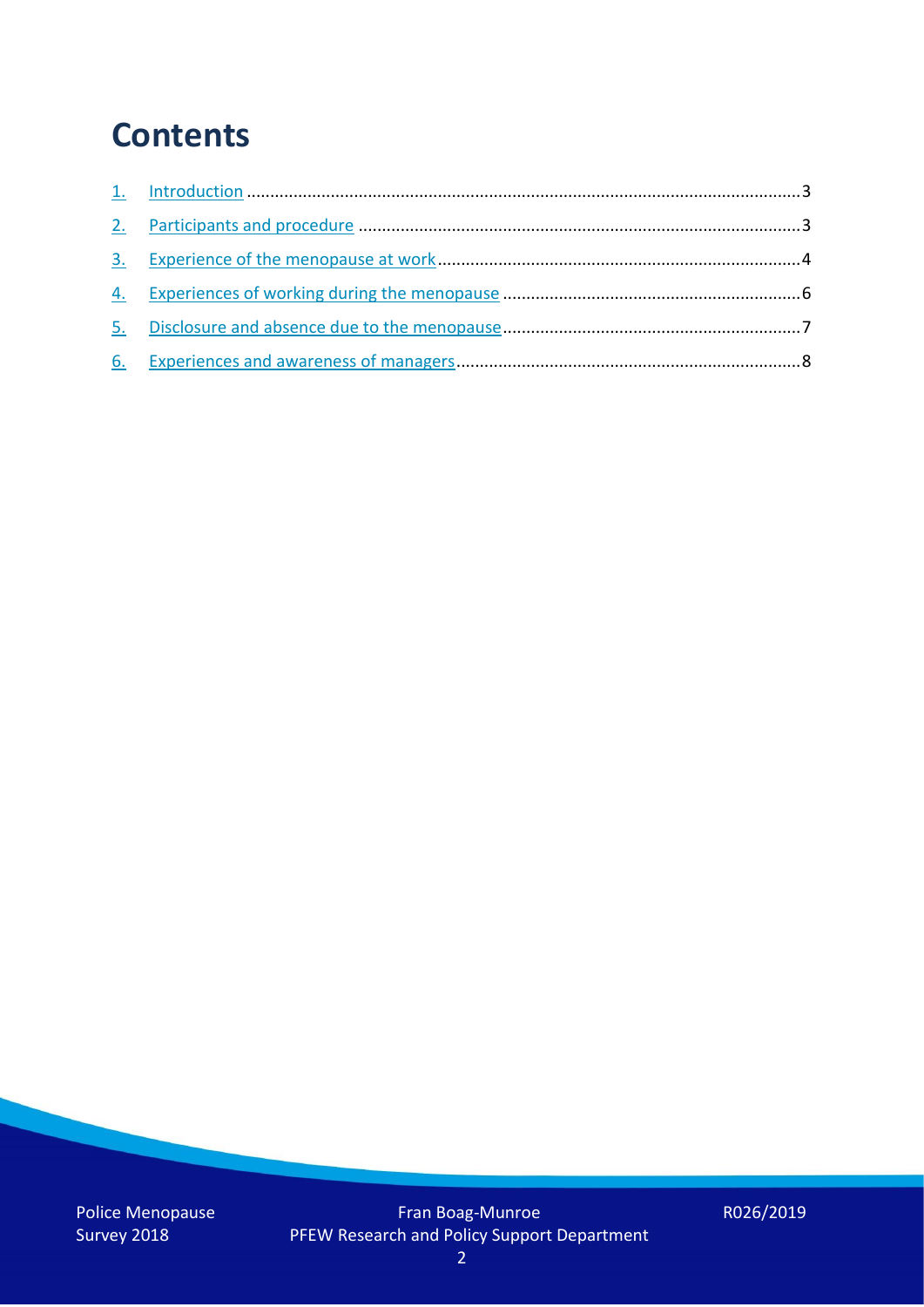## **1. Introduction**

The Menopause Survey 2018 was the first of its kind to examine the experiences and awareness of the menopause amongst police officers and police staff at a national level in England and Wales. In particular, it looked at the experiences of individuals who have either gone through or are going through the menopause and the experiences, as well as awareness of managers and supervisors in terms of supporting individuals who are going through the menopause.

This report provides an overview of some of the key findings from the survey for Devon & Cornwall Police.

### **2. Participants and procedure**

Overall 191 responses were received from respondents in Devon & Cornwall Police. 66% of responses were from police officers and 33% were from police staff. 111 respondents completed questions about their experiences of the menopause at work. 59 respondents answered questions relevant to line managers and supervisors (there was an overlap of 21 respondents who completed both sets of questions. A further 42 responses were received from other respondents within Devon & Cornwall Police (i.e. respondents without personal experience of the menopause or managerial responsibilities. Due to the smaller number of respondents within this latter group, these responses have not been reported below, however they have been included within the national statistics.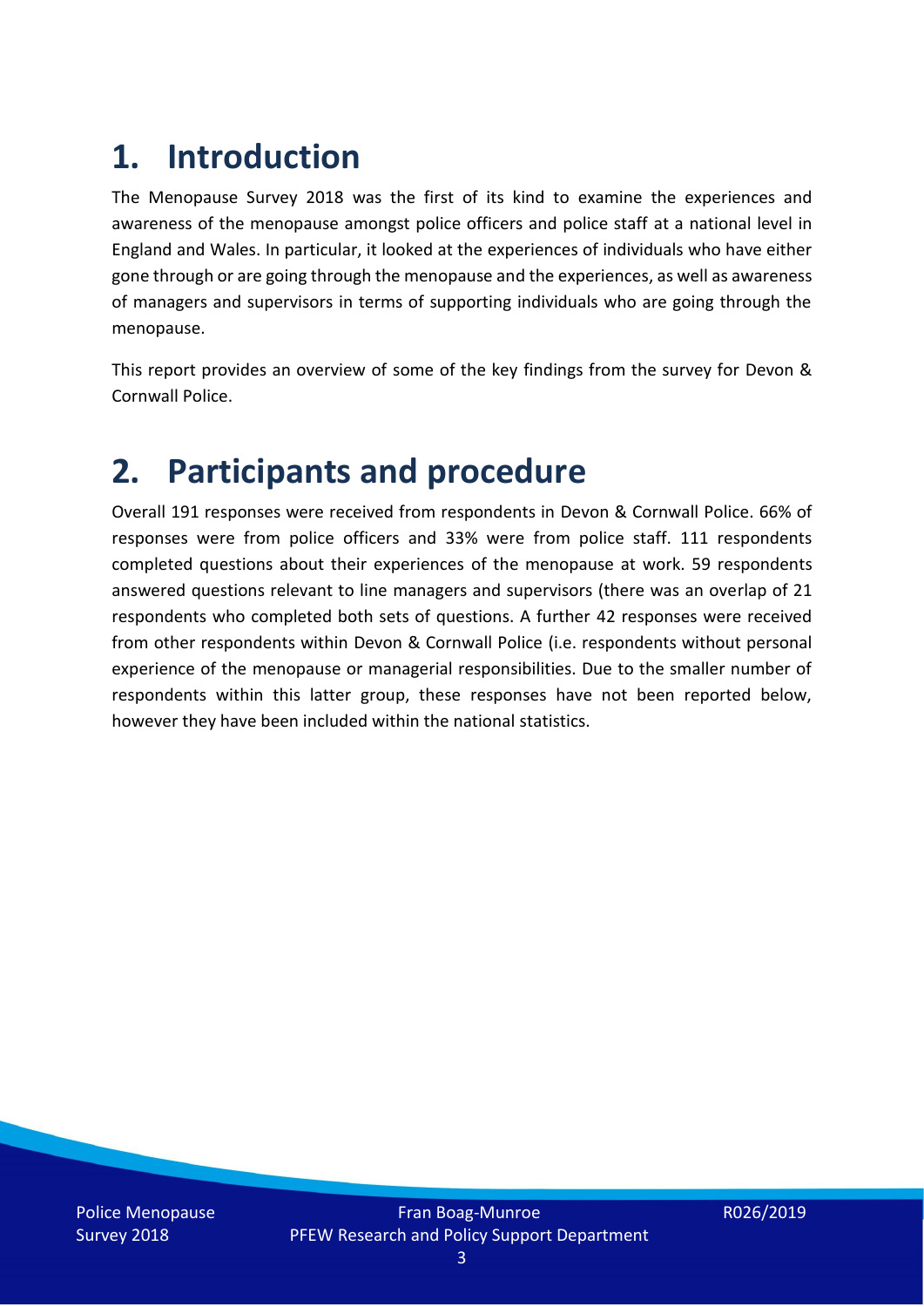### **3. Experience of the menopause at work**

75% of respondents in Devon & Cornwall Police said that symptoms of the menopause were either moderately or extremely problematic. This is lower than the national average, where 76% of respondents reported that symptoms of the menopause were moderately or extremely problematic.



Respondents were asked about the aspects of their working environment that made coping with symptoms of the menopause moderately or extremely difficult. The proportion of respondents in Devon & Cornwall Police who reported that these aspects of their working environment made coping moderately or extremely difficult are presented in Table 1 below, along with the corresponding proportions for the country as a whole.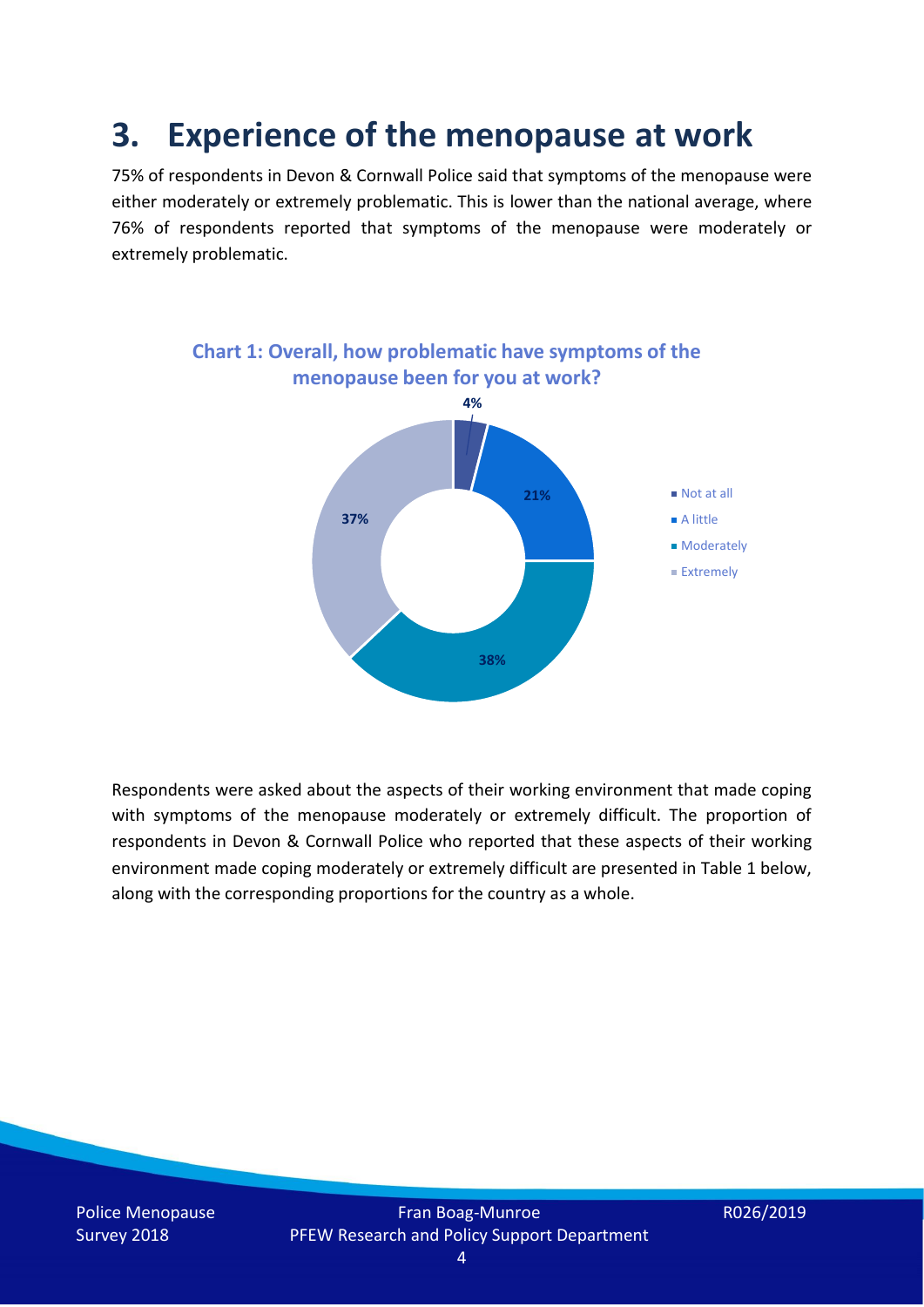Table 1: Aspects of the working environment (where applicable) that made coping with symptoms of the menopause moderately or extremely difficult

|                                   | <b>Devon &amp; Cornwall Police</b> | <b>National Sample</b> |
|-----------------------------------|------------------------------------|------------------------|
| <b>Recalling detailed</b>         | 49%                                | 50%                    |
| information                       |                                    |                        |
| <b>Having to work shifts</b>      | 31%                                | 33%                    |
| <b>Having fixed working hours</b> | 20%                                | 20%                    |
| The temperature of your           | 45%                                | 61%                    |
| working environment               |                                    |                        |
| Inadequate opportunity to         | 42%                                | 57%                    |
| control ventilation in your       |                                    |                        |
| working environment               |                                    |                        |
| Inadequate access to toilet       | 14%                                | 16%                    |
| <b>facilities</b>                 |                                    |                        |
| <b>Shared offices/workspaces</b>  | 28%                                | 27%                    |
| The physical demands of           | 29%                                | 26%                    |
| the job                           |                                    |                        |
| The design of uniforms            | 18%                                | 23%                    |
| The pressure of tight             | 28%                                | 32%                    |
| deadlines                         |                                    |                        |
| <b>Your workload</b>              | 30%                                | 38%                    |
| <b>Not being office-based</b>     | 12%                                | 9%                     |
| <b>Having to make difficult</b>   | 31%                                | 26%                    |
| decisions within your job         |                                    |                        |
| <b>Having to attend formal</b>    | 17%                                | 18%                    |
| meetings                          |                                    |                        |
| <b>Having to maintain your</b>    | 16%                                | 18%                    |
| position for long periods         |                                    |                        |
| without relief                    |                                    |                        |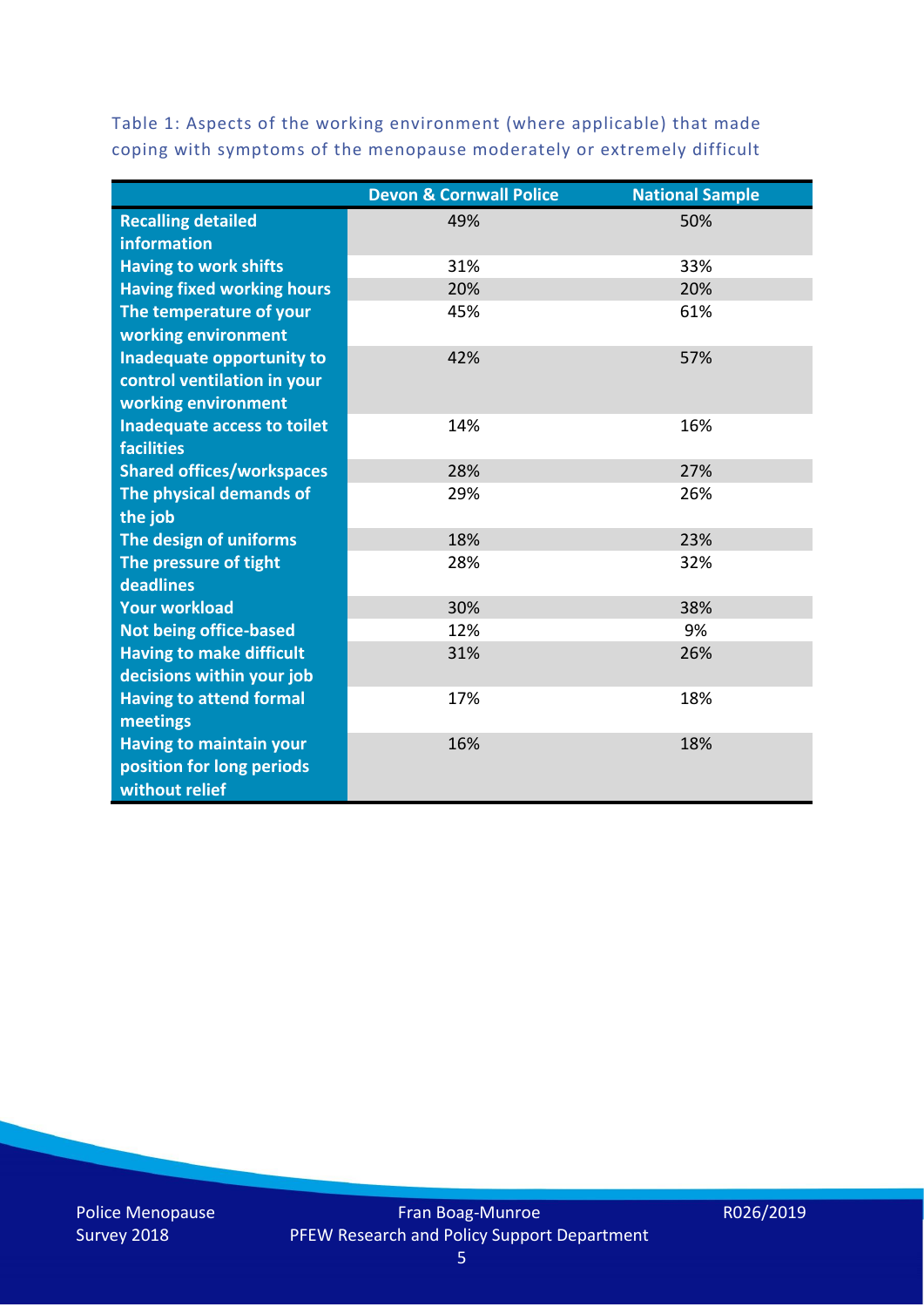### **4. Experiences of working during the**

### **menopause**

56% of respondents in Devon & Cornwall Police said that they felt that their job performance had been negatively affected by the menopause. This is higher than the national sample, where 46% felt that their job performance had been negatively affected by the menopause.

28% of respondents felt that the menopause had negatively affected their manager's and colleagues' views on their competence at work. Within the national sample, 21% of respondents who had either gone through or were going through the menopause felt this way.

22% of respondents in Devon & Cornwall Police said that they had considered leaving because they have found it difficult to deal with the menopause at work. This is higher than the national average, where 20% of respondents said that they had considered leaving as a result of the menopause.



### **Chart 2: Experiences of work as a result of the menopause**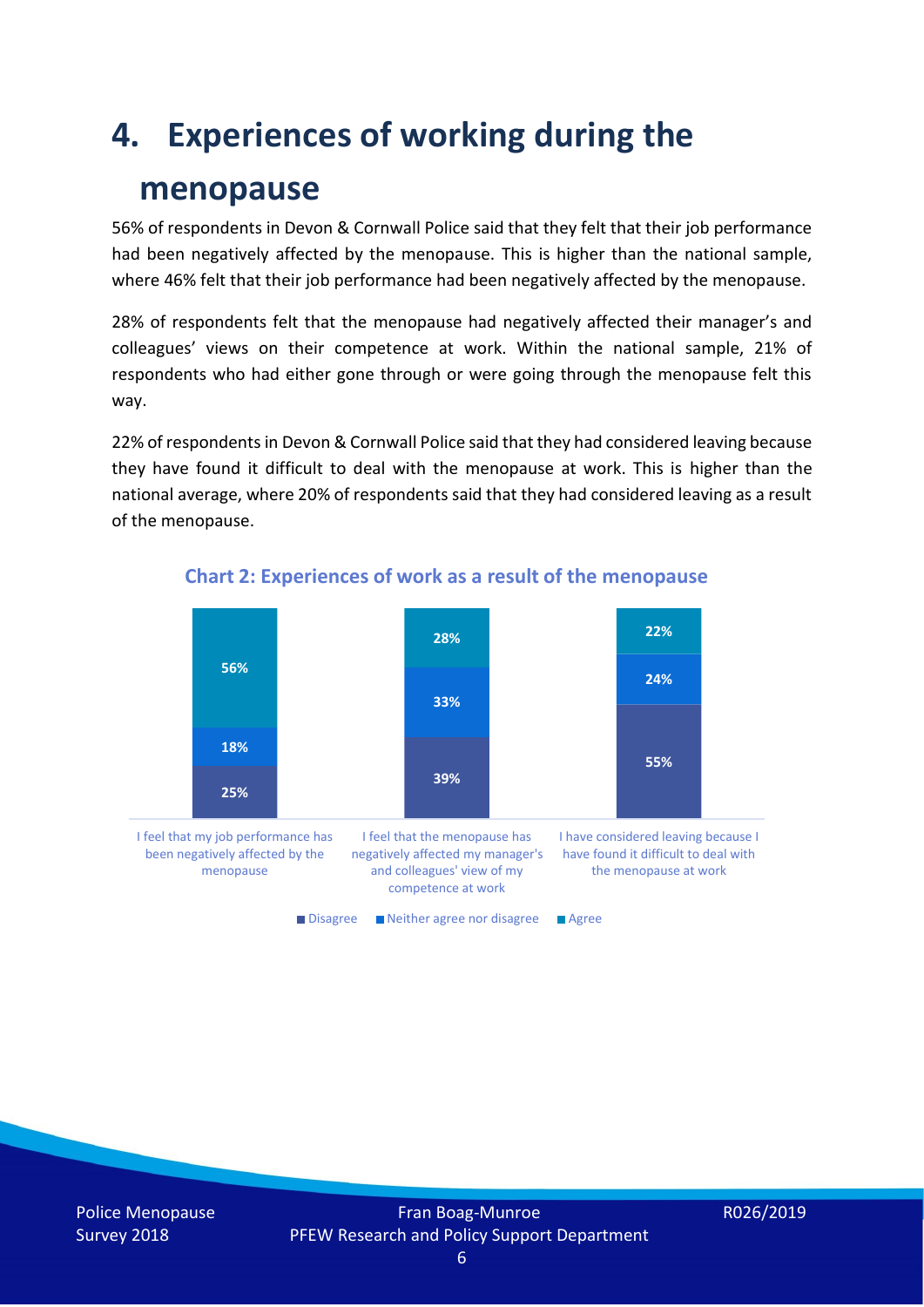# **5. Disclosure and absence due to the menopause**

44% of respondents in Devon & Cornwall Police said that they had disclosed to their line manager that they were experiencing symptoms of the menopause. 53% said that they had not disclosed to their line manager (the remainder did not feel this was applicable to them). Respondents in Devon & Cornwall Police were less likely to have told their line manager that they were experiencing symptoms of the menopause compared to the national sample, where 47% had disclosed to their line manager.

20% of respondents in Devon & Cornwall Police said that they had taken sickness absence because they were experiencing symptoms of the menopause. In addition, 65% said that they had attended work despite feeling that they should have really taken sick leave because of their symptoms (i.e. menopause-related "presenteeism") and 41% said that they had taken annual leave or rest days to take time off because they were experiencing symptoms of the menopause (i.e. menopause-related leaveism).

Comparison of the proportions of respondents in Devon & Cornwall Police reporting menopause-related sickness absence, presenteeism and leaveism compared to the national average are presented in Table 2 below.

|                          | <b>Devon &amp; Cornwall Police</b> | <b>National Sample</b> |
|--------------------------|------------------------------------|------------------------|
| <b>Menopause-related</b> | 20%                                | 18%                    |
| sickness absence         |                                    |                        |
| Menopause-related        | 65%                                | 62%                    |
| presenteeism             |                                    |                        |
| Menopause-related        | 41%                                | 35%                    |
| leaveism                 |                                    |                        |

#### Table 2: Menopause-related sickness absence, presenteeism and leaveism